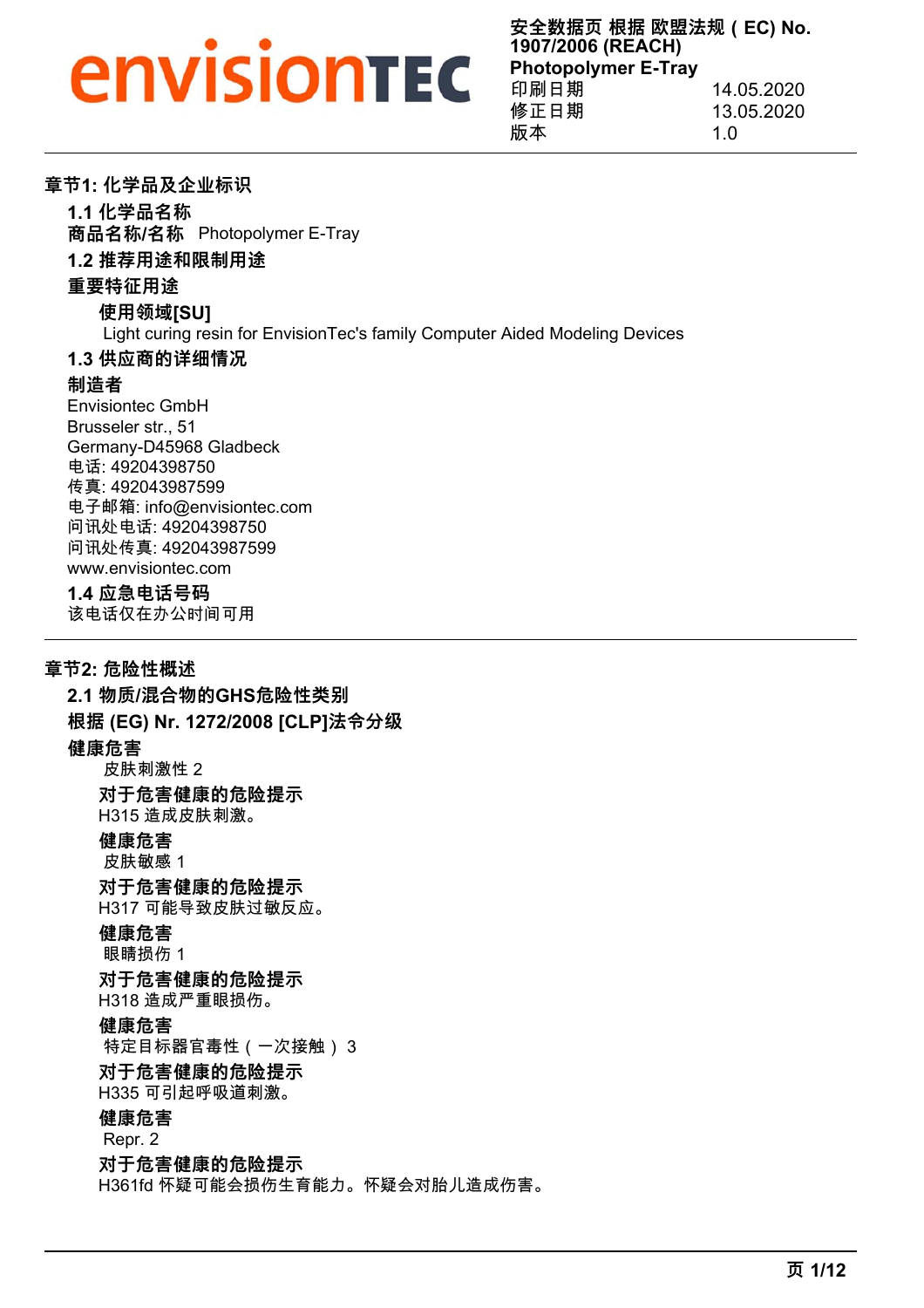**安全数据页 根据 欧盟法规(EC) No. 1907/2006 (REACH) Photopolymer E-Tray** 印刷日期 14.05.2020 修正日期 13.05.2020 版本 1.0

#### **对环境的危害**

危害水生环境-慢性毒性 3 **对于环境危害的危险提示** H411 对水生生物有毒并具有长期持续影响。

**2.2 象形图(标识符)**

**根据 (EG) Nr. 1272/2008 [CLP] 规定的标记 标示危险的象形图形**



危险

#### **危险说明**

#### **对于危害健康的危险提示**

H315 造成皮肤刺激。

H317 可能导致皮肤过敏反应。

- H318 造成严重眼损伤。
- H335 可引起呼吸道刺激。

H361fd 怀疑可能会损伤生育能力。怀疑会对胎儿造成伤害。

#### **对于环境危害的危险提示:**

H411 对水生生物有毒并具有长期持续影响。

#### **防范说明**

#### **基本信息:**

P101 如需求医:随手携带产品容器 或标签。 P102 儿童不得接触。

#### **预防:**

P261 避免吸入 粉尘/烟/气体/烟雾/蒸气/喷雾。

P273 避免释放到环境中。

P280 戴防护手套/穿防护服/戴防护眼罩/戴防护面具。

**反应:**

P302 + P352 如皮肤沾染:用水充分清洗。

P305 + P351 + P338 如进入眼睛: 用水小心冲洗几分钟。如戴隐形眼镜并可方便地取出,取出 隐形眼镜。继续冲洗。

#### **存放:**

P404 存放于密闭的容器中。

#### **垃圾处理:**

P501 将内容物或容器送至工业焚烧装置处。

#### **2.3 其他危险**

#### **其他有害作用**

有皮肤过敏问题,哮喘,过敏症,慢性或复发性呼吸系统疾病患的工作人员不应该参与任何需要此材料的工作

 $\Omega$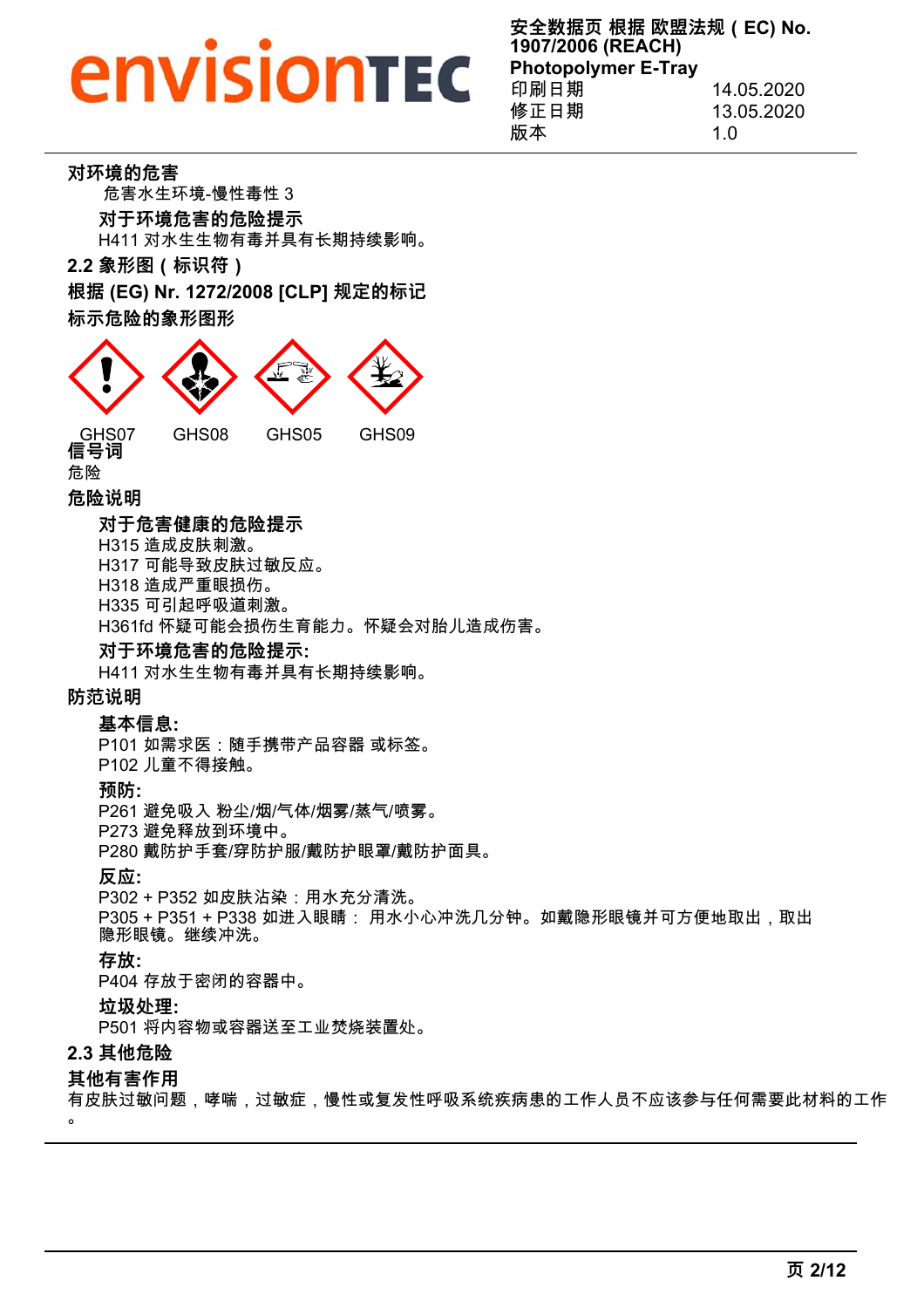**安全数据页 根据 欧盟法规(EC) No. 1907/2006 (REACH) Photopolymer E-Tray** 印刷日期 14.05.2020 修正日期 13.05.2020

版本 1.0

| 章节3: 成分/组成信息                                                                                                                                             |              |
|----------------------------------------------------------------------------------------------------------------------------------------------------------|--------------|
| 注释                                                                                                                                                       |              |
| H- 和 EUH句话的原文是: 见下节16 。                                                                                                                                  |              |
| 3.1/3.2 物质/混合物                                                                                                                                           |              |
| 危险的成分                                                                                                                                                    |              |
| Methacrylated monomer                                                                                                                                    | 40 - 80 %    |
| <b>CAS Proprietary</b><br>Skin Sens. 1B, H317 / Aquatic Chronic 2, H411                                                                                  |              |
| Diphenyl(2,4,6-trimethylbenzoyl)phosphine oxide<br>CAS 75980-60-8<br>EC 278-355-8<br>Repr. 2, H361f                                                      | $1 - 3 \%$   |
| Methacrylated oligomer<br><b>CAS Proprietary</b><br>Skin Irrit. 2, H315 / Skin Sens. 1, H317 / Eye Irrit. 2, H319 / STOT<br>SE 3, H335                   | $10 - 50 \%$ |
| Methacrylated monomer<br><b>CAS Proprietary</b><br>Acute Tox. 4, H302 / Acute Tox. 3, H311 / Skin Corr. 1A, H314 /<br>Eye Dam. 1, H318 / STOT SE 3, H335 | $1 - 3 \%$   |

#### **章节4: 急救措施**

### **4.1 有关急救措施的描述 一般提示** 立即脱下受污、浸染的衣物。 **吸入**

提供新鲜空气。 如果出现呼吸困难或呼吸停顿,进行工呼吸。

#### **皮肤接触之后**

接触到皮肤时,立刻用很多水 和 肥皂冲洗皮肤。

#### **跟眼镜接触后**

与眼部接触后,翻开眼睑长时间地用清水冲洗并立即就医。

#### **吞咽之后**

不得诱导呕吐。

吞咽后用大量水冲洗口腔(只有当该人意识清醒时),并立即就医。

#### **4.2 急性和迟发效应与主要症状**

没有数据可使用

#### **4.3 医疗注意事项**

#### **特殊处理**

Treat symptomatically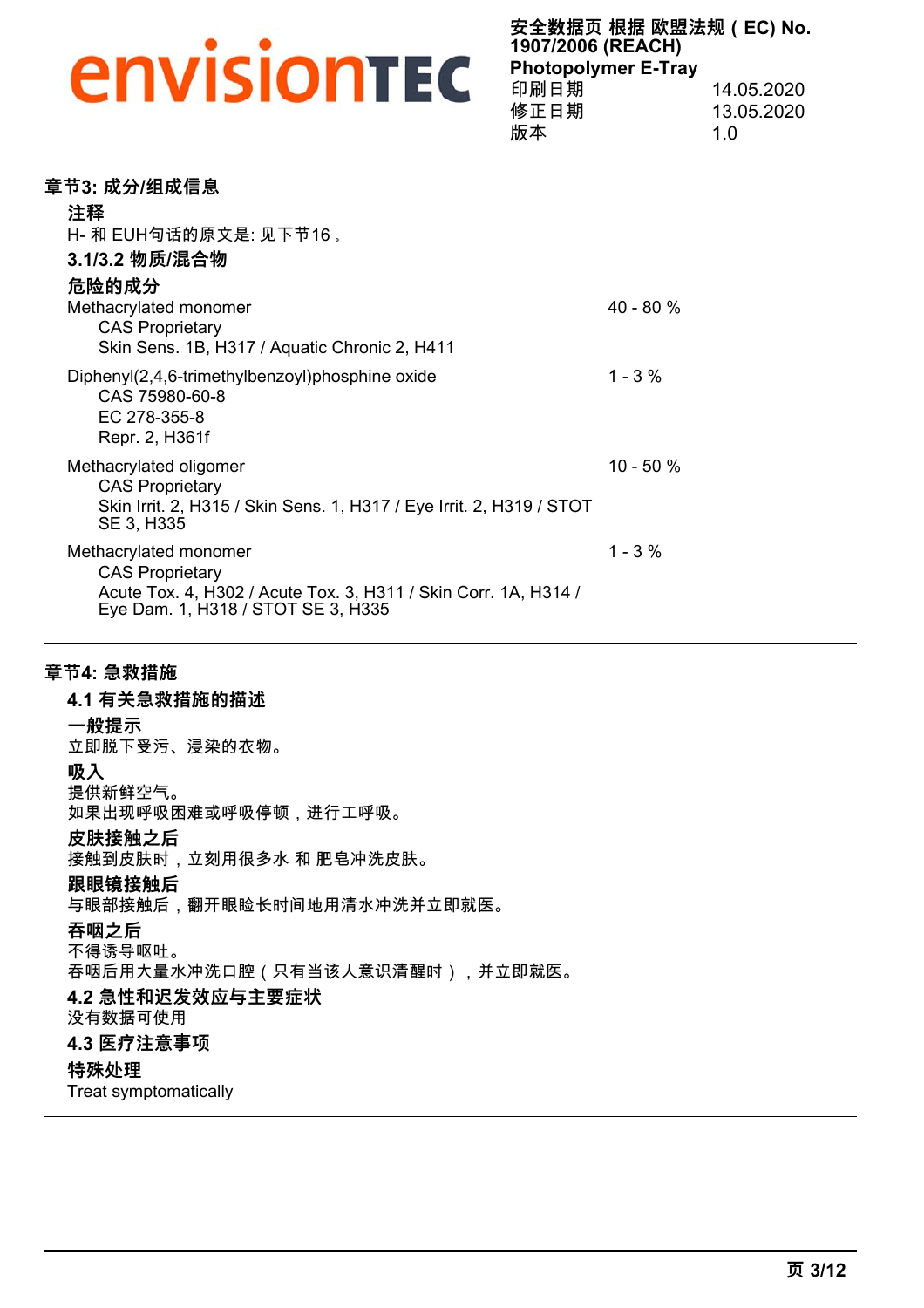## *<u>Envisiontec</u>*

**安全数据页 根据 欧盟法规(EC) No. 1907/2006 (REACH) Photopolymer E-Tray** 印刷日期 14.05.2020 修正日期 13.05.2020

版本 1.0

|  |  | 章节5: 消防措施 |  |
|--|--|-----------|--|
|--|--|-----------|--|

**5.1 灭火介质 适合的灭火剂** 泡沫 灭火粉末 二氧化碳 (CO2) **不适合的灭火剂** 强力水柱 **5.2 特别危险性和有害燃烧产物 危险的燃烧产物** 火灾时可能产生: 一氧化碳 二氧化碳 (CO2) **5.3 消防人员的特殊保护设备和防范措施 保护消防人员特殊的防护装备** 火灾时: 使用不受周围空气影响的呼吸防护器。

#### **章节6: 泄露应急处理**

**额外提示** 立即清除倾洒出的部分。 **6.1 作业人员防护措施、防护装备和应急程序 未受过紧急情况培训的人员 紧急应变计划** 提供足够的通风。 切断所有火源。 **跟工作人员安全有关的预防措施** 使用个人防护装备 **使用力度 个人防护装备** 戴适当的防护装备。 **6.2 环保措施** 勿使之进入地下水或水域。 **6.3 泄漏化学品的收容、清除方法及所使用的处置材料 为遏制 适合的吸收材料:** 沙 化学粘合剂,含酸的 **6.4 参照其他章节** 安全处理: 见 段 7 个人防护装备: 见 段 8 垃圾处理: 见 段 13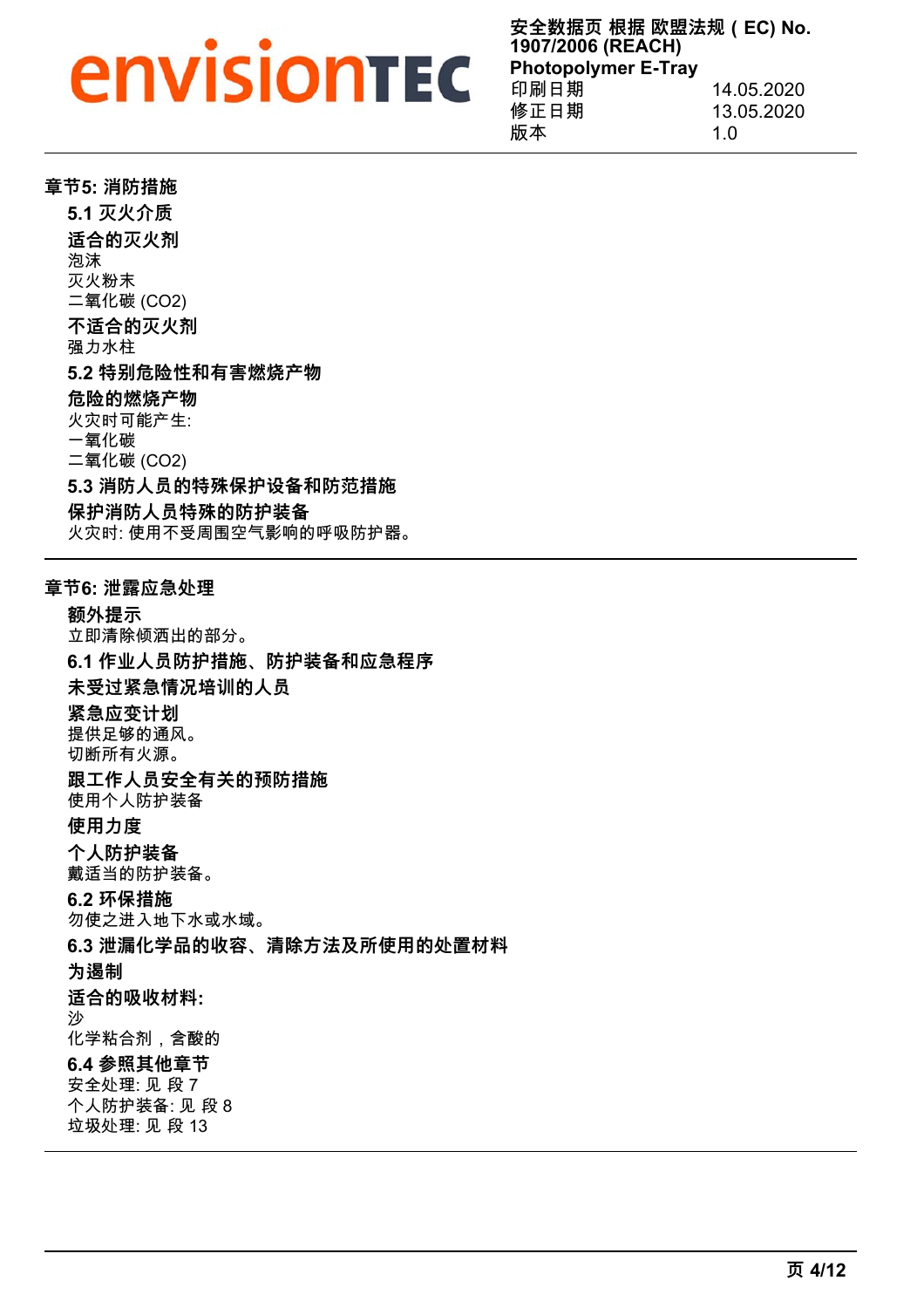## *<u>Envisiontec</u>*

**安全数据页 根据 欧盟法规(EC) No. 1907/2006 (REACH) Photopolymer E-Tray**  $\frac{1}{2}$  14.05.2020

| FP #P H ZYJ | 17.VJ.ZUZU |
|-------------|------------|
| 修正日期        | 13.05.2020 |
| 版本          | 1 O        |

#### **章节7: 操作处置与储存**

**7.1 安全操作处置**

**针对一般职业卫生保健的提示**

在工作场所不饮食、不抽烟、不擤鼻涕。 在通风良好的区域工作或戴呼吸滤器工作。

避免跟皮肤、眼睛和衣服接触。

立即脱下受污、浸染的衣物。

休息前和工作结束时请洗手。

准备洗眼器并且把它的放置位置标示抢眼

受污染的衣服再度使用前必须先清洗。

#### **安全措施**

#### **关于安全操作的提示**

室内排气设备安置在地板高度。 开放式处理时,必须使用局部排气设备。 勿吸入气体/烟雾/蒸气/喷雾。

#### **防火措施**

使远离火源 - 勿吸烟。 预防火灾的一般措施 采取防止静电措施。 在工作场所不饮食、不抽烟、不擤鼻涕。

#### **7.2 安全存储条件**

#### **对存放空间和容器的要求**

容器密封好。 只能存放/贮存在原容器中。 Protect from the action of light. Store at 5 - 30 degree C.

#### **共同存放的提示**

#### **必须避免的材料:**

氧化剂 还原剂

强碱液

酒精

#### **关于仓储条件的其他资料**

容器密封好放置在通风良好处。 防止容器损坏。 防护: 紫外线照射/日光

#### **7.3 特殊终端用途**

#### **推荐**

请注意技术数据页的说明。

#### **章节8: 接触控制和个体防护**

**8.1 控制参数** 没有数据可使用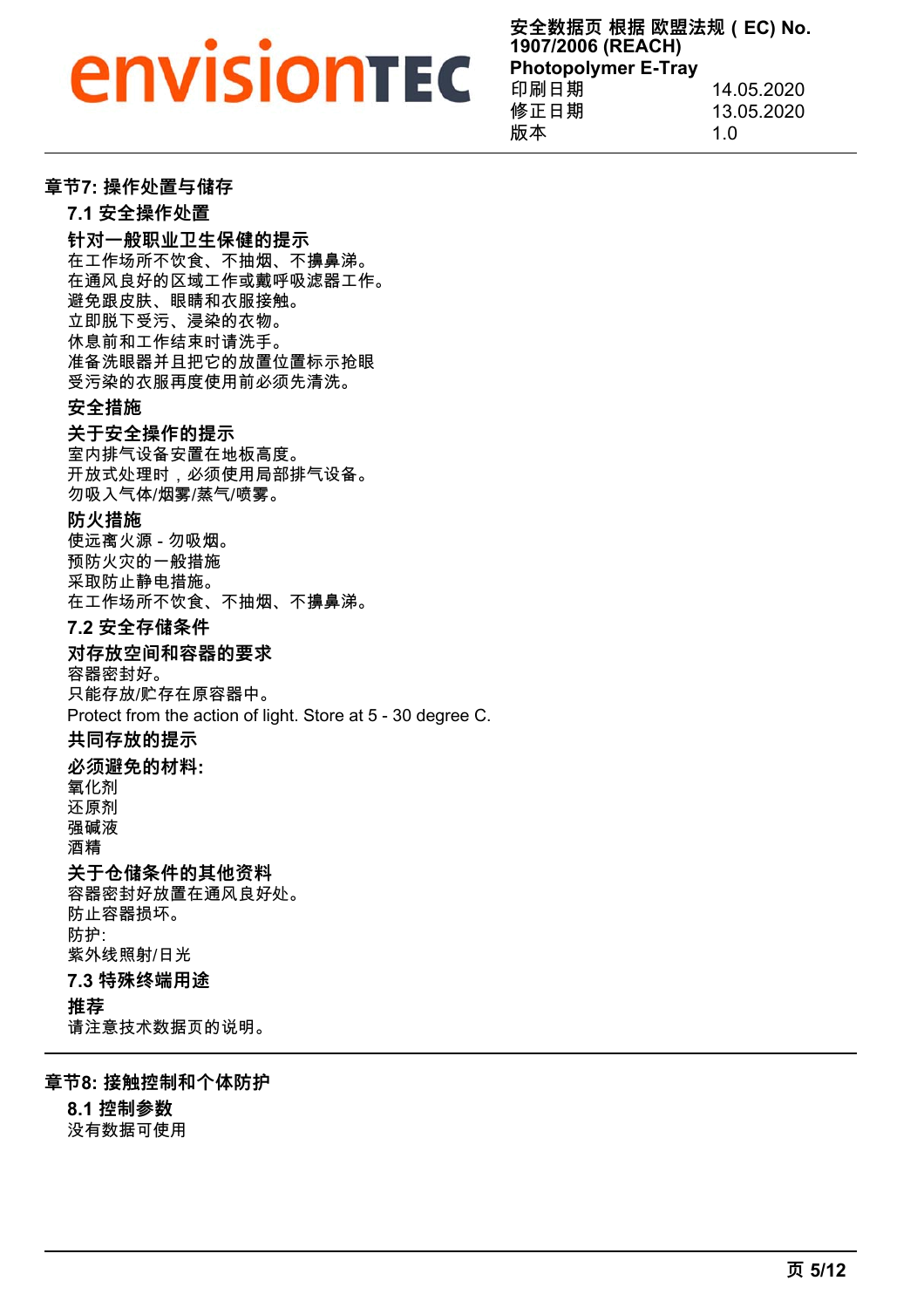**安全数据页 根据 欧盟法规(EC) No. 1907/2006 (REACH) Photopolymer E-Tray** 印刷日期 14.05.2020 修正日期 13.05.2020

protection is not required.

————————————————————<br>版本 1.0

| 8.2 工程控制方法                                                                                  |
|---------------------------------------------------------------------------------------------|
| 个人防护装备                                                                                      |
| 眼部/面部防护                                                                                     |
| 适当的护眼装备:<br>带侧边防护的框式眼镜<br>护目镜                                                               |
| 皮肤保护                                                                                        |
| 合适的手套类别:<br>用一次就丢的手套                                                                        |
| 适合的材料:<br>NBR (聚腈橡胶)<br>丅基橡胶                                                                |
| 不适当的材料:<br>NR (天然橡胶 、天然乳胶)                                                                  |
| 皮肤和身体防护:                                                                                    |
| 适当的身体防护装备:<br>围裙<br>实验室工作服                                                                  |
| 呼吸防护                                                                                        |
| With correct and proper use, and under normal conditions, breathing<br>在下面情况需要呼吸防护:<br>通风不够 |

**章节9: 理化特性**

| 9.1 基本物理和化学性质信息        |
|------------------------|
| 外观                     |
| 聚合状态<br>液杰             |
| 颜色<br>透明的<br>透明<br>浅蓝色 |
| 气味<br>丙烯酸酯             |

|         | 参数      | 方法 - 来源 - 注释 |
|---------|---------|--------------|
| pH值     |         | 没有界定         |
| 熔点/凝固点  |         | 没有界定         |
| 沸点/沸腾范围 | >100 °C |              |
| 闪点 (°C) | >150 °C |              |
| 蒸发速度    |         | 没有界定         |
| 易燃性     |         | 没有界定         |
| 爆炸临界点上界 |         | 没有界定         |
|         |         |              |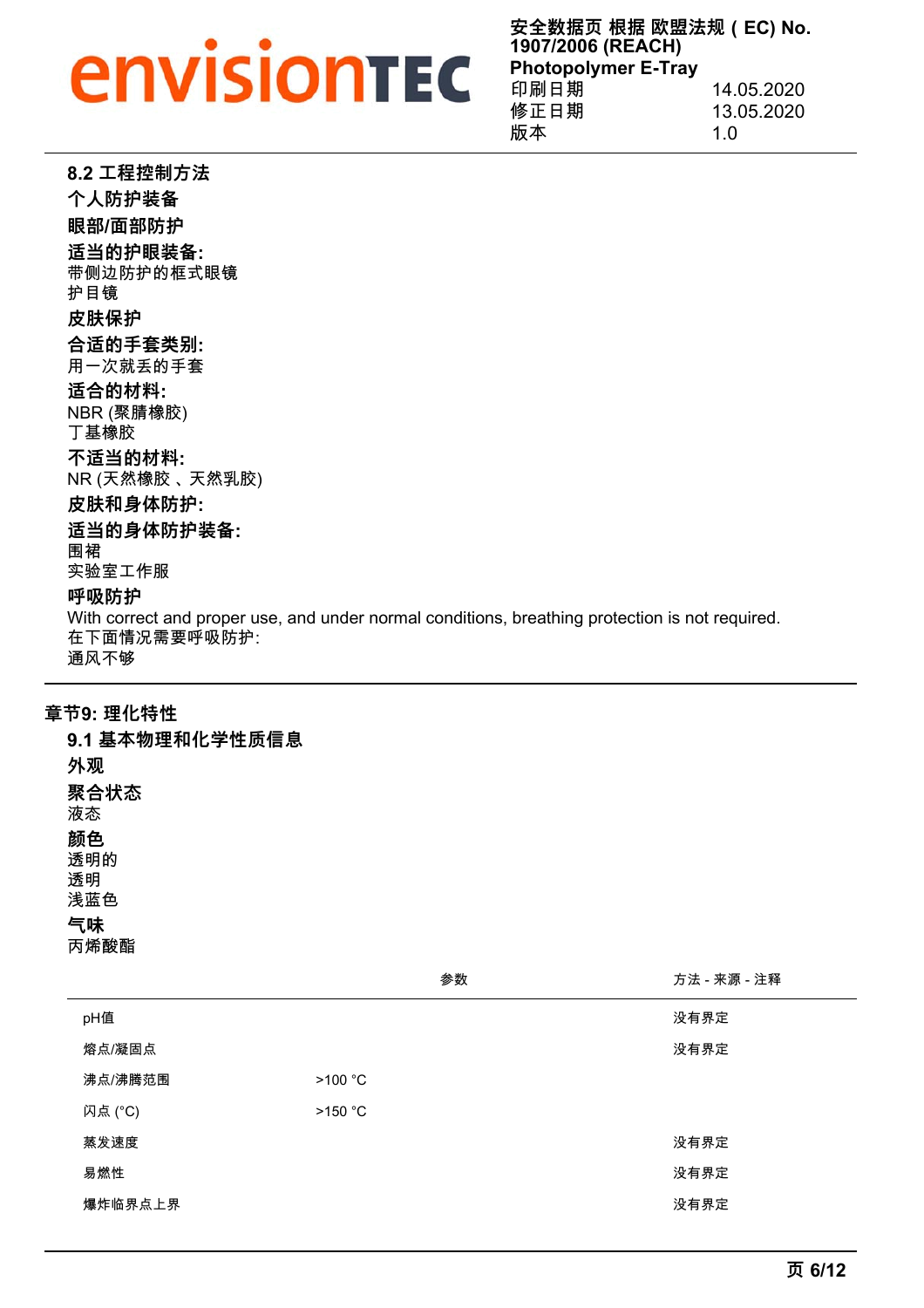**安全数据页 根据 欧盟法规(EC) No. 1907/2006 (REACH) Photopolymer E-Tray** 印刷日期 14.05.2020

版本 1.0

13.05.2020

|             |                          | 参数       | 方法 - 来源 - 注释 |
|-------------|--------------------------|----------|--------------|
| 爆炸临界的下界     |                          |          | 没有界定         |
| 蒸汽压力        |                          |          | 没有界定         |
| 蒸汽密度        |                          |          | 没有界定         |
| 相对密度        | $1.06 - 1.12$<br>g/立方厘米  | 温度 25 °C |              |
| 脂溶性 (g/L)   |                          |          | 没有界定         |
| 水溶性 (g/L)   |                          |          | 事实上不可溶       |
| 可溶的 (g/L) 在 |                          |          | 异丙醇          |
| 正辛醇/水分布系数   |                          |          | 没有界定         |
| 自燃温度        |                          |          | 没有界定         |
| 分解温度        |                          |          | 没有界定         |
| 动力黏度        | 300 - 600 mPa*s 温度 30 °C |          |              |
| 惯性运动时间      |                          |          | 没有界定         |
| 运动粘度        |                          |          | 没有界定         |
| 9.2 其他资料或数据 |                          |          |              |

没有数据可使用

#### **章节10: 稳定性和反应性**

#### **10.1 反应性**

No hazardous reaction when handled and store to provisions.

#### **10.2 稳定性**

该产品在正常室温存储时是稳定。

#### **10.3 危险反应**

聚合作用危险

with heat evolution in presence of radical forming substances, reducing agents, and/or heavy metals ions.

### **10.4 应避免的条件**

受光线影响时: 聚合作用危险 Can polymerize with intensive heat release.

### **10.5 不相容的物质**

**必须避免的材料:** 氧化剂 还原剂 根数氧化促进剂 过氧化物 碱 重金属 **10.6 危险的分解产物**

一氧化碳 二氧化碳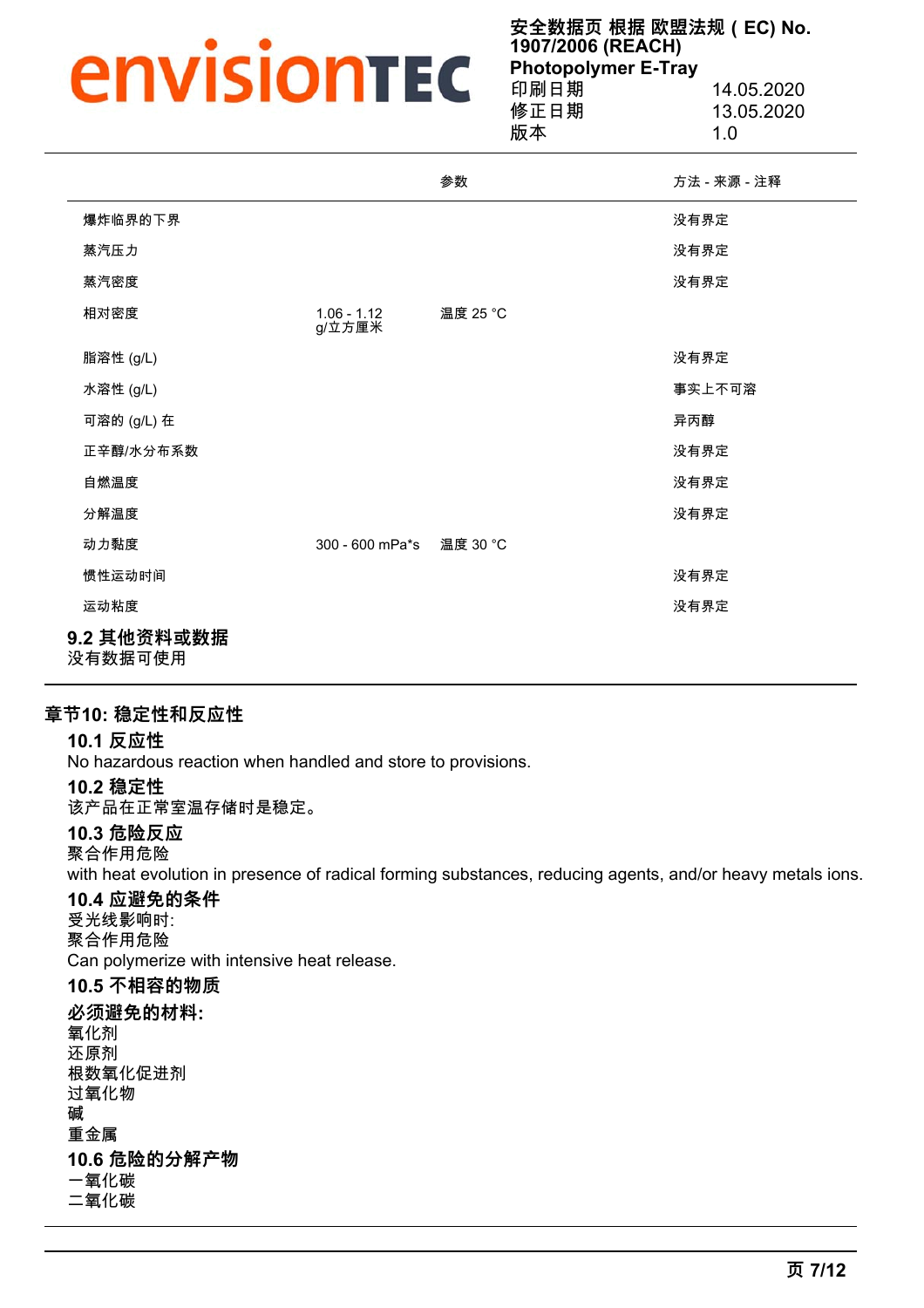# *<u>Envisionted</u>*

**安全数据页 根据 欧盟法规(EC) No. 1907/2006 (REACH) Photopolymer E-Tray** 印刷日期 14.05.2020 修正日期 13.05.2020 版本 1.0

#### **章节11: 毒理学信息**

#### **附近信息**

Product has not been tested. The statement is derived from properties of the components.

**11.1 急性毒性**

#### **急性毒性**

#### **急性皮肤毒性**

**成份** Diphenyl(2,4,6-trimethylbenzoyl)phosphine oxide

**急性皮肤毒性** >2000 mg/kg

**有效剂量**

50%致死量:

**种类:**

大鼠

**方法**

OECD 402 **成份** Methacrylated monomer

**急性皮肤毒性** >2000 mg/kg

#### **有效剂量**

Lo%致死量:

**种类:**

大鼠

**成份** Methacrylated monomer

**急性皮肤毒性** >1000 mg/kg

#### **有效剂量**

50%致死量:

#### **种类:**

天竺鼠

#### **剧烈的口腔毒**

**成份** Diphenyl(2,4,6-trimethylbenzoyl)phosphine oxide

**剧烈的口腔毒** >5000 mg/kg

#### **有效剂量**

50%致死量:

#### **种类:**

大鼠

**方法**

OECD 401

**成份** Methacrylated monomer **剧烈的口腔毒** >5000 mg/kg

#### **有效剂量**

50%致死量:

#### **种类:**

大鼠

**剧烈的口腔毒** >1250 mg/kg

#### **有效剂量**

50%致死量: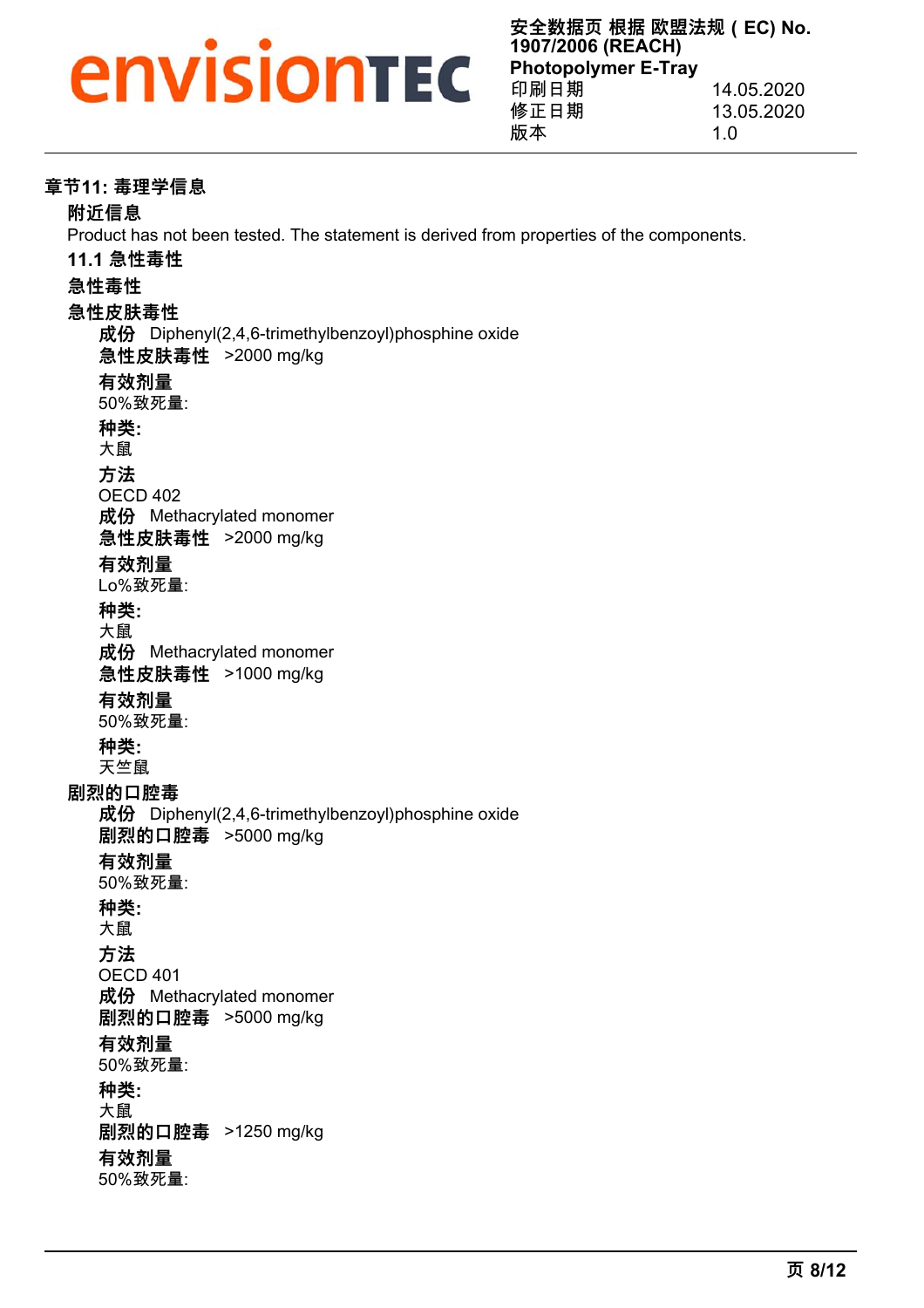## **envisiontec**

**安全数据页 根据 欧盟法规(EC) No. 1907/2006 (REACH) Photopolymer E-Tray** 印刷日期 14.05.2020 修正日期 13.05.2020

版本 1.0

**种类:**

鼠

**刺激皮肤**

**评估/分级** 具刺激性 。

#### **呼吸道或皮肤过敏**

**呼吸道过敏**

**评估/分级**

吸入和皮肤接触可能发生过敏 。

#### **CMR(会致癌、会改变基因或影响生殖能力的)效果。**

#### **生殖毒性**

#### **评估/分级**

Diphenyl(2,4,6-trimethylbenzoyl)phosphine oxide The results of animal studies suggest a fertility impairing effect.

**特异性靶器官毒性—一次接触**

#### **STOT SE 3**

#### **呼吸道刺激**

**评估/分级**

可引起呼吸道刺激。

#### **章节12: 生态学信息**

#### **额外提示**

Do not allow uncontrolled discharge of product into environment. Do not allow to enter into surface water or drains. The product has not been tested. The statement is derived from the properties of the components.

#### **12.1 毒性**

**溶液毒性**

**鱼类急性(短期)毒性**

**成份** Diphenyl(2,4,6-trimethylbenzoyl)phosphine oxide **鱼类急性(短期)毒性** 6.53 mg/L

**有效剂量**

50%致死浓度:

**试验持续期间** 48 h

#### **种类**

Oryzias latipes (青鮰) **成份** Methacrylated monomer

**鱼类急性(短期)毒性** >10 mg/L

#### **有效剂量**

50%致死浓度:

**试验持续期间** 96 h

#### **种类**

Leuciscus idus (金鲤)

**对甲壳类动物有慢性(长期)毒性**

**成份** Diphenyl(2,4,6-trimethylbenzoyl)phosphine oxide **对甲壳类动物有慢性(长期)毒性** 3.53 mg/L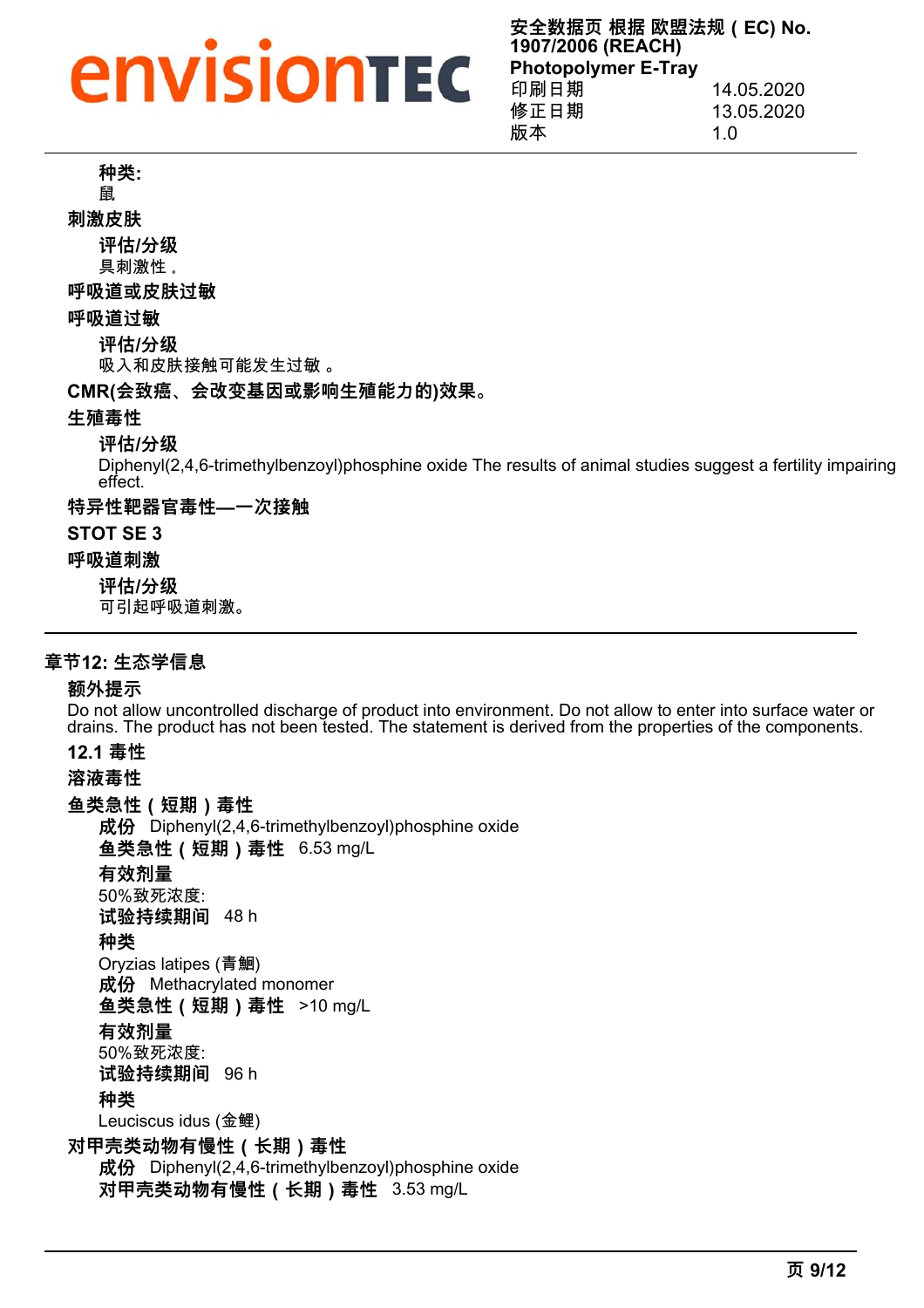## **envisiontec**

**安全数据页 根据 欧盟法规(EC) No. 1907/2006 (REACH) Photopolymer E-Tray** 印刷日期 14.05.2020 修正日期 13.05.2020 版本 1.0

|  | 有效剂量 |  |  |
|--|------|--|--|
|--|------|--|--|

半数有效浓度(EC50) **试验持续期间** 48 h

### **种类**

Daphnia magna (大型溞)

#### **方法**

OECD 202 **成份** Methacrylated monomer **对甲壳类动物有慢性(长期)毒性** 1.2 mg/L

#### **有效剂量**

半数有效浓度(EC50) **试验持续期间** 48 h

#### **种类**

Daphnia magna (大型溞)

#### **慢性(长期)毒性甲壳类**

**成份** Methacrylated monomer **慢性(长期)毒性甲壳类** >0.1 mg/L **有效剂量** EC10: **试验持续期间** 21 d

#### **种类**

Daphnia magna (大型溞)

**对水生藻类和蓝藻具有急性(短期)毒性**

**成份** Methacrylated monomer

**对水生藻类和蓝藻具有急性(短期)毒性** 4.4 mg/L

#### **有效剂量**

ErC50: **试验持续期间** 72 h

### **种类**

Desmodesmus subspicatus

#### **12.2 持久性和降解性**

**评估/分级**

The product has not be tested.

#### **12.3 生物累积潜能**

#### **评估/分级**

The product has not be tested.

## **12.4 土壤中的迁移性**

没有相关信息。

### **12.5 PBT 和 vPvB 评估结果**

The product has not be tested.

### **12.6 其他有害作用**

没有相关信息。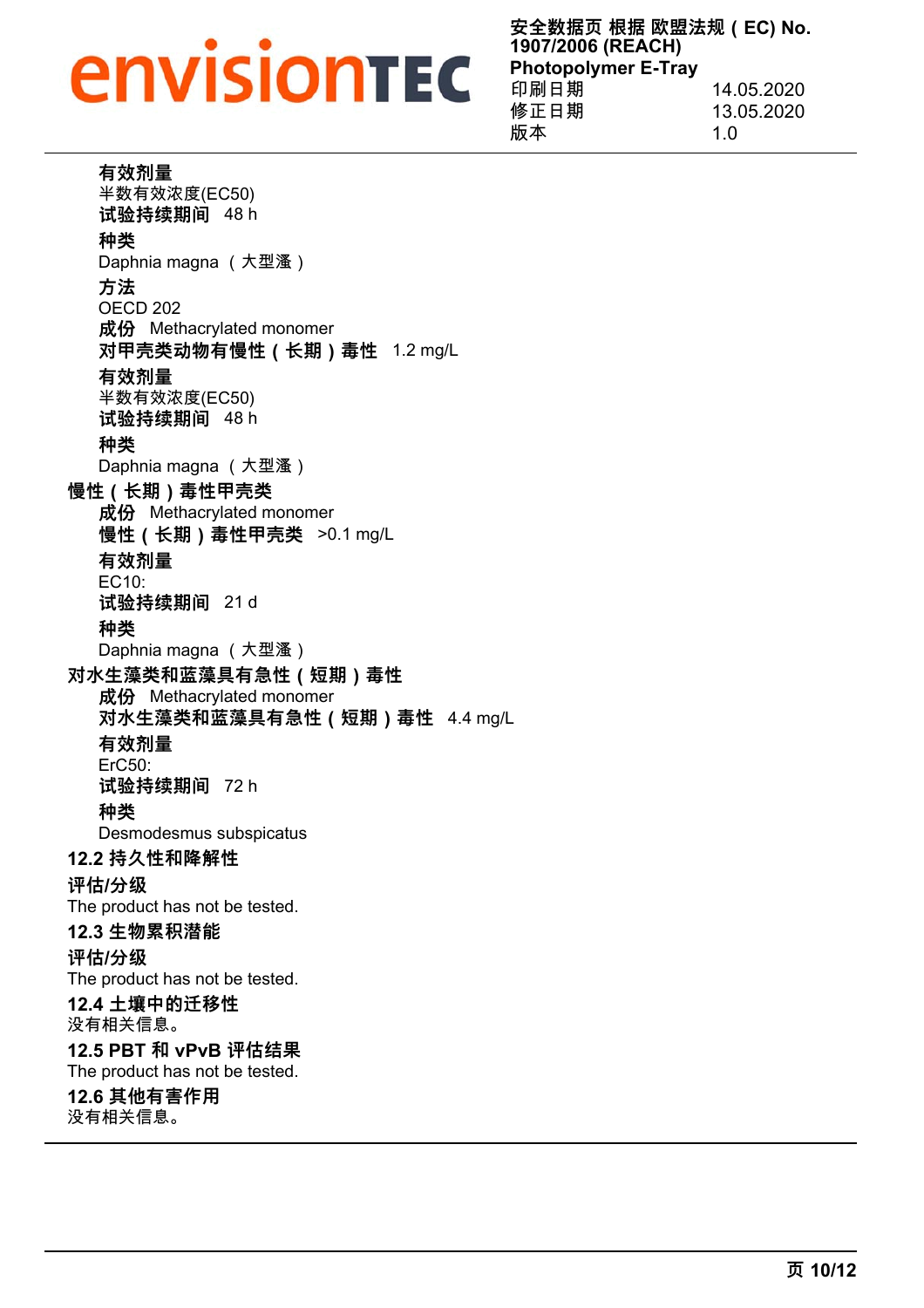# *<u>Envisiontec</u>*

**安全数据页 根据 欧盟法规(EC) No. 1907/2006 (REACH) Photopolymer E-Tray**<br>印刷日期 14.05.2020

| 修正日期 | 13.05.2020 |
|------|------------|
| 版本   | 1.0        |

**章节13: 废弃处置 13.1 废弃物处置方法 适当的废物处理 / 废弃物** 根据官署的规定处理废物。 **废料编号 包装** 070208 **危险废物** 是 。 **废料标识** other still bottoms and reaction residues **废料编号 产品** 070208 **危险废物** 是 。 **废料标识** other still bottoms and reaction residues

#### **章节14: 运输信息**

|                                                                             | 陆路运输 (ADR/RID)                                                                          | 海运 (IMDG)                                                        | 空运 (ICAO-TI / IATA-DGR)   |
|-----------------------------------------------------------------------------|-----------------------------------------------------------------------------------------|------------------------------------------------------------------|---------------------------|
| 14.1 UN编号                                                                   | 3082                                                                                    | 3082                                                             | 3082                      |
| 14.2 这种运输的正式命名                                                              | UMWELTGEFÄHRDENDER ENVIRONMENTALLY<br>STOFF, FLÜSSIG, N.A.G.<br>(Methacrylated monomer) | HAZARDOUS SUBSTANCE, substance, liquid, n.o.s.<br>LIQUID, N.O.S. | Environmentally hazardous |
| 14.3 等级                                                                     | 9                                                                                       | 9                                                                | 9                         |
| 14.4 包装组                                                                    | III                                                                                     | III                                                              | $\mathbf{III}$            |
| 14.5 对环境有害的物质                                                               | 是。                                                                                      | 不                                                                | 是。                        |
| 14.6 使用者特殊预防措施                                                              | 不适用                                                                                     | 不适用                                                              | 不适用                       |
| 14.7 大宗货物运输根据<br>MARPOL-公约 73/78 附录 II 和<br>IBC-Code                        | 不适用                                                                                     | 不适用                                                              | 不适用                       |
| 附近信息 - 陆路运输 (ADR/RID)<br>危险标签<br>分级代码<br>有限量 (LQ)<br>危险编号<br>隧道限制编码<br>运输类别 | 9<br>M <sub>6</sub><br>5 L<br>90<br>3                                                   |                                                                  |                           |
| 附近信息 - 海运 (IMDG)<br>海洋污染源                                                   | 是。                                                                                      |                                                                  |                           |
| 附近信息 - 空运 (ICAO-TI / IATA-DGR)<br>有限量 (LQ)                                  | 30                                                                                      |                                                                  |                           |

**章节15: 法规信息 15.1 化学品的安全、健康和环境条例**

**15.2 化学品安全评估**

此混合物里的物质没有进行过物质安全性评估。